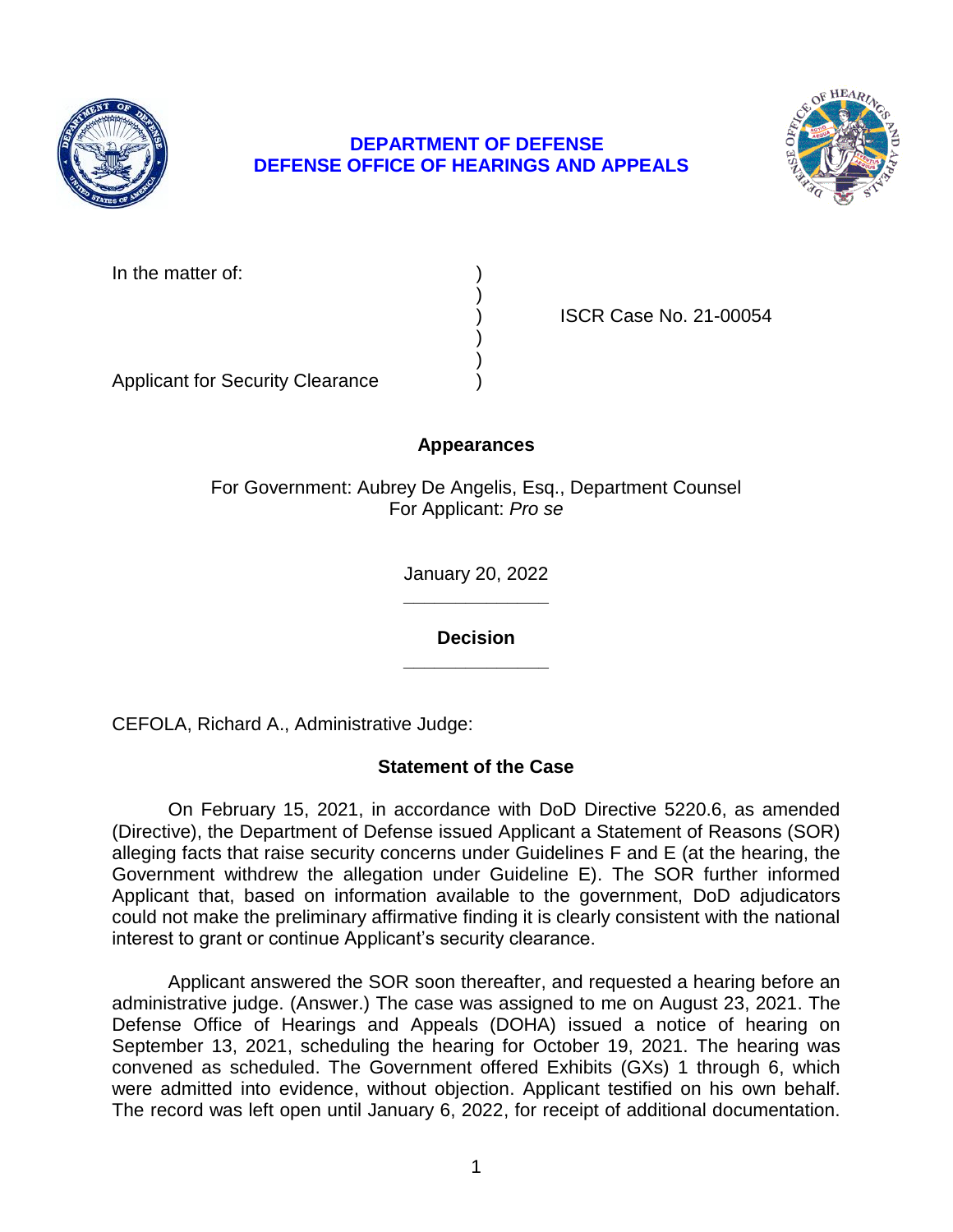Applicant offered six documents, which I marked Applicant's Exhibits (AppXs) A through F, which were admitted into evidence, without objection. DOHA received the transcript of the hearing (TR) on October 28, 2021.

### **Findings of Fact**

 denied SOR allegations ¶¶ 1.b, 1.c, 1.h, and 1.j. After a thorough and careful review of Applicant admitted to the allegations in SOR ¶¶ 1.a, 1.d~1g, 1.i, and 1.k~1.x. He the pleadings, exhibits, and testimony, I make the following findings of fact.

 custody of his three children. (TR at page 11 line 23 to page 13 line 18, and GX 1 at Applicant is a 47-year-old employee of a defense contractor. He has been employed with the defense contractor since April of 2020. He is divorced, and has page 7.)

### **Guideline F - Financial Considerations**

 1.d. Applicant filed for the protection of a Chapter 7 bankruptcy in November of 2013 and his debts were discharged in February of 2014. This filing was a result of Applicant being "laid off" from his employment. (TR at page 13 line 24 to page 15 line 6.)

1.a.~1.c. Applicant has submitted documentation showing he has paid his delinquent taxes for tax year 2015, and is current with his Federal and state income tax filings. (TR at page 15 line 12 to page 20 line 5, Answer at page 6, and AppX A.) These allegations are found for Applicant.

1.e. Applicant admits that he has a past-due debt, as the result of a jewelry purchase, to Creditor E in the amount of about \$1,801. (TR at page 20 line 8 to page 21 line 6, and at page 22 line 13 to page 23 line 8.) As this debt also appears as past-due on the Government's most recent, August 2021, credit report (GX 6 at page 2), this allegation is found against Applicant.

1.f. Applicant has submitted documentation showing he settled and paid the alleged \$799 past-due debt to Creditor F. (TR at page 21 line 7 to page 22 line 12.) This allegation is found for Applicant.

1.g. Applicant admits a \$2,788, past-due, motor vehicle debt, the result of a repossession. (TR at page 23 line 9 to page 24 line 14.) The debt appears on the Government's most recent, August 2021, credit report. (GX 6 at page 4.) This allegation is found against Applicant.

1.h. Applicant in his Answer denied; but at his hearing he now admits, a \$6,404 past-due debt to Creditor H. (TR at page 24 line 15 to page 26 line 1.) Despite having nearly three months to do so, Applicant has submitted nothing in this regard. This allegation is found against Applicant.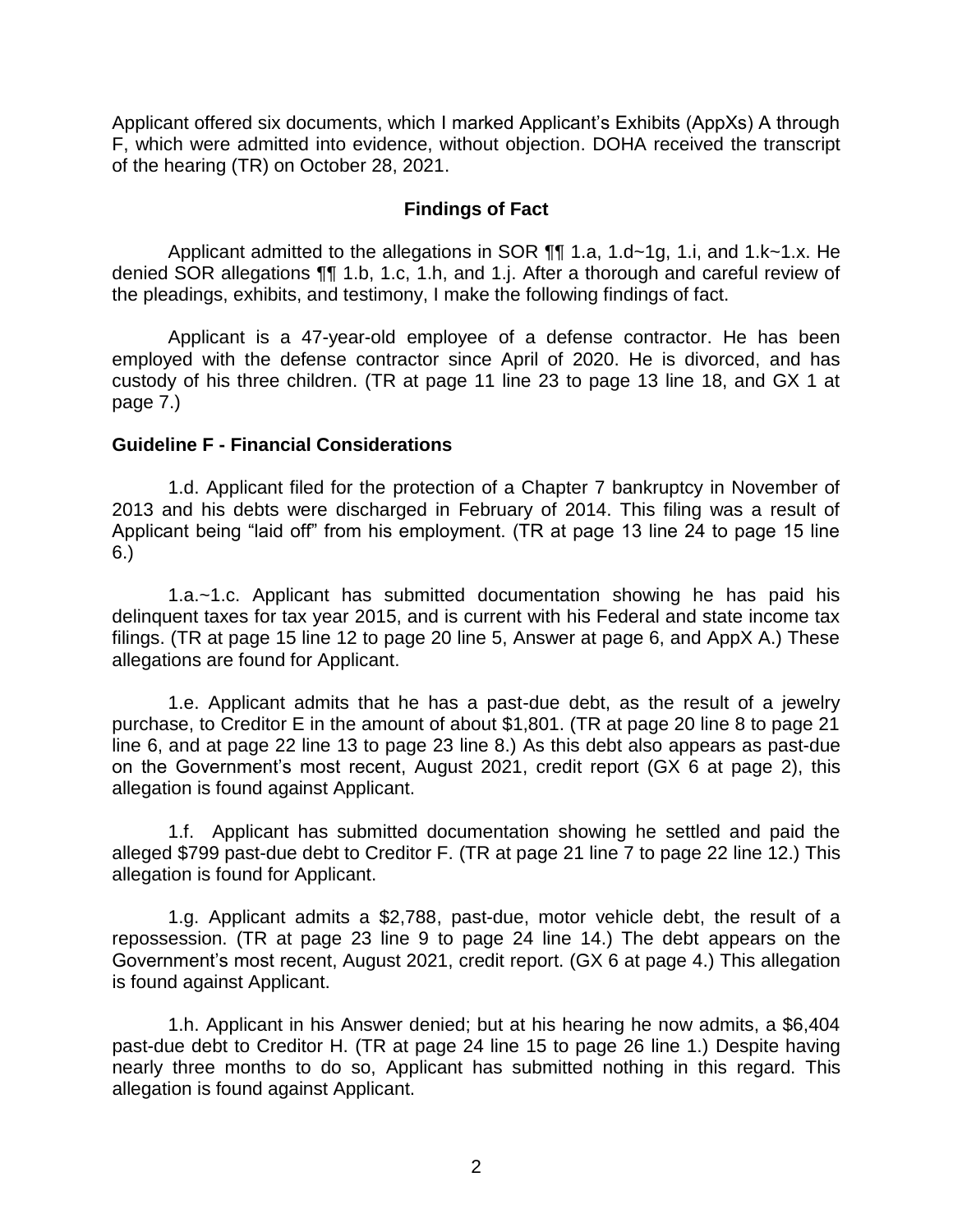1.i. Applicant has submitted documentation showing he settled and paid the alleged \$4,483 past-due debt to Creditor I. (TR at page 26 line 2 to page 27 line 9.) This allegation is found for Applicant.

1.j. Applicant denies and formally disputed an alleged \$2,232 past-due debt to Creditor J. (TR at page 27 line 10 to page 28 line 23.) As this alleged debt does not appear on the Government's most recent, August 2021, credit report, this allegation is found for Applicant.

1.k. Applicant avers he paid an alleged \$1,437 past-due debt to Creditor K. (TR at page 28 line 24 to page 30 line 2.) As this alleged debt does not appear on the Government's most recent, August 2021, credit report, this allegation is found for Applicant.

1.l. Applicant has submitted documentation showing that his current balance due to Creditor L is "\$0.00." (TR at page 30 line 3 to page 31 line 6, AppX D.) This allegation is found for Applicant.

1.m. Applicant avers he has settled an admitted \$875 past-due debt to Creditor M. (TR at page 31 lines 7~21.) Despite having nearly three months to do so, he has submitted nothing in this regard. This allegation is found against Applicant.

1.n. Applicant has submitted documentation showing that his current balance due to Creditor N is "\$0.00." (TR at page 31 line 22 to page 32 line 14., and AppX E) This allegation is found for Applicant.

1.o.~1.x. Applicant has submitted documentation showing that he has "settled in full" his nine, past-due, medical debts. (TR at page 32 line 15 to page 34 line 13, and AppX F.) These allegations are found for Applicant.

#### **Policies**

 When evaluating an applicant's national security eligibility, the administrative judge must consider the adjudicative guidelines (AG). In addition to brief introductory explanations for each guideline, the adjudicative guidelines list potentially disqualifying conditions and mitigating conditions, which are to be used in evaluating an applicant's national security eligibility.

 These guidelines are not inflexible rules of law. Instead, recognizing the complexities of human behavior, administrative judges apply the guidelines in conjunction with the factors listed in AG ¶ 2 describing the adjudicative process. The commonsense decision. According to AG  $\P$  2(a), the entire process is a conscientious scrutiny of a number of variables known as the whole-person concept. The administrative judge must consider all available, reliable information about the person, administrative judge's overarching adjudicative goal is a fair, impartial, and past and present, favorable and unfavorable, in making a decision.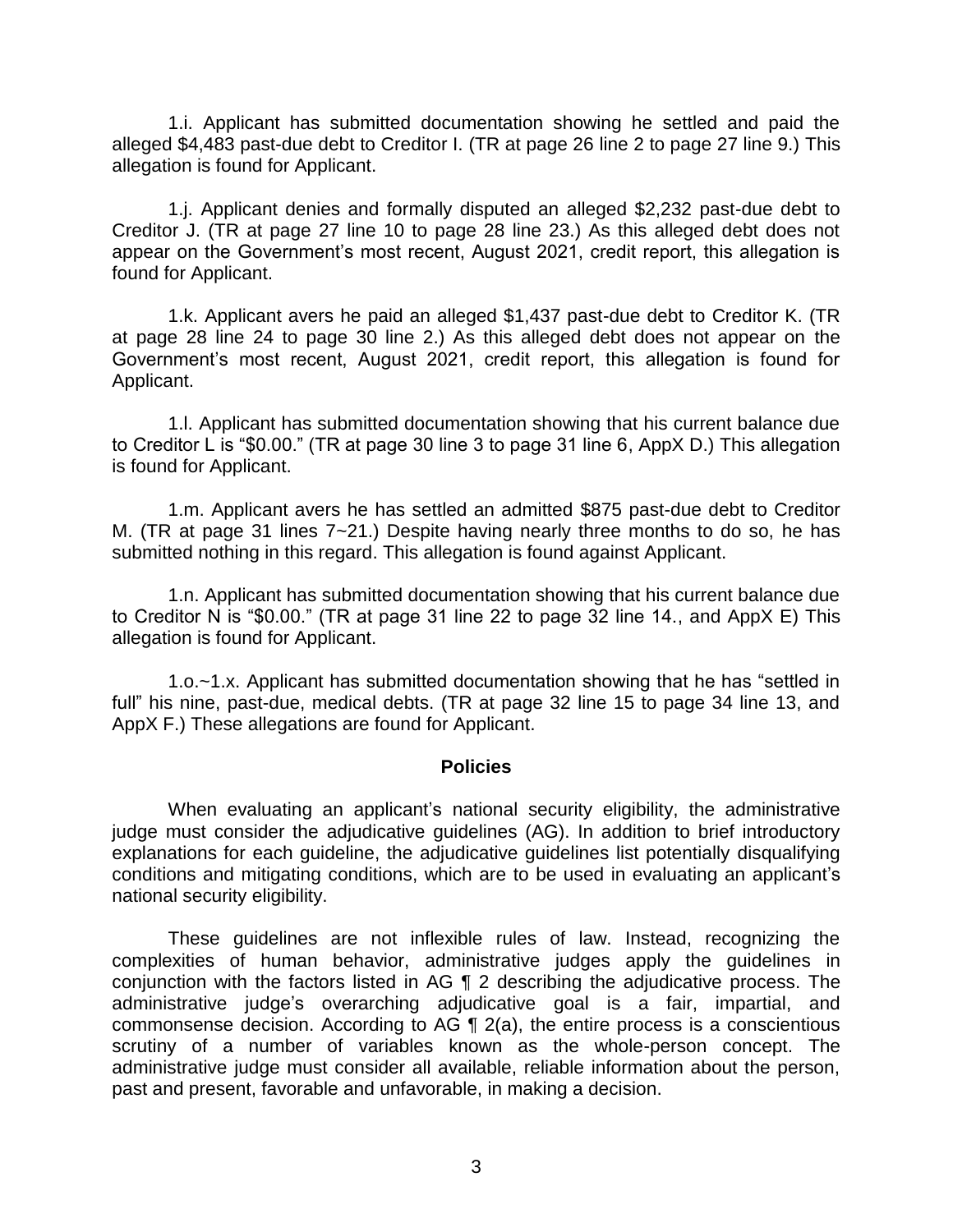The protection of the national security is the paramount consideration. AG  $\P$  2(b) eligibility will be resolved in favor of the national security." In reaching this decision, I have drawn only those conclusions that are reasonable, logical, and based on the requires that "[a]ny doubt concerning personnel being considered for national security evidence contained in the record.

 Under Directive ¶ E3.1.14, the Government must present evidence to establish controverted facts alleged in the SOR. Directive ¶ E3.1.15 states the "applicant is responsible for presenting witnesses and other evidence to rebut, explain, extenuate, or mitigate facts admitted by the applicant or proven by Department Counsel, and has the ultimate burden of persuasion as to obtaining a favorable clearance decision."

 A person who applies for access to classified information seeks to enter into a fiduciary relationship with the Government predicated upon trust and confidence. This relationship transcends normal duty hours and endures throughout off-duty hours. The Government reposes a high degree of trust and confidence in individuals to whom it grants access to classified information. Decisions include, by necessity, consideration of the possible risk the applicant may deliberately or inadvertently fail to protect or safeguard classified information. Such decisions entail a certain degree of legally permissible extrapolation as to potential, rather than actual, risk of compromise of classified information.

Section 7 of Executive Order (EO) 10865 provides that adverse decisions shall be "in terms of the national interest and shall in no sense be a determination as to the loyalty of the applicant concerned." *See also* EO 12968, Section 3.1(b) (listing multiple prerequisites for access to classified or sensitive information).

## **Analysis**

## **Guideline F - Financial Considerations**

 The security concern relating to the guideline for Financial Considerations is set out in AG ¶ 18:

Failure to live within one's means, satisfy debts, and meet financial obligations may indicate poor self-control, lack of judgment, or unwillingness to abide by rules and regulations, all of which can raise questions about an individual's reliability, trustworthiness, and ability to protect classified or sensitive information. Financial distress can also be caused or exacerbated by, and thus can be a possible indicator of, other issues of personnel security concern such as excessive gambling, mental health conditions, substance misuse, or alcohol abuse or dependence. An individual who is financially overextended is at greater risk of having to engage in illegal or otherwise questionable acts to generate funds. Affluence that cannot be explained by known sources of income is also a security concern insofar as it may result from criminal activity, including espionage.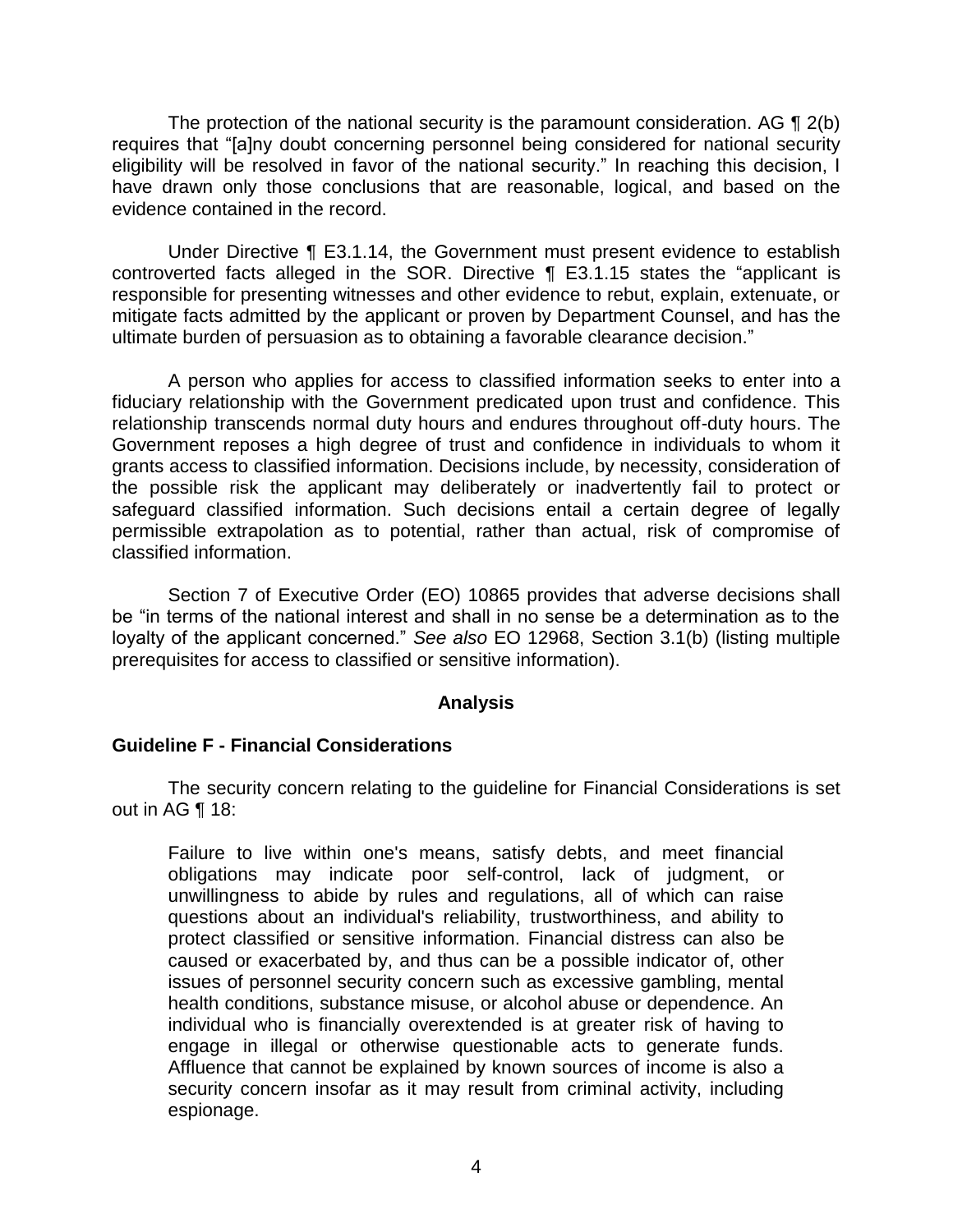The guideline notes several conditions that could raise security concerns under AG ¶ 19. Four are potentially applicable in this case:

(a) inability to satisfy debts;

(b) unwillingness to satisfy debts regardless of the ability to do so; and

(c) a history of not meeting financial obligations;

 (f) failure to file or fraudulently filing annual Federal, state, or local income tax returns or failure to pay annual Federal, state, or local income tax as required.

 Applicant had a plethora of past-due indebtedness. The evidence is sufficient to raise these disqualifying conditions.

AG ¶ 20 provides conditions that could mitigate security concerns. I considered all of the mitigating conditions under AG ¶ 20 including:

(a) the behavior happened so long ago, was so infrequent, or occurred under such circumstances that it is unlikely to recur and does not cast doubt on the individual's current reliability, trustworthiness, or good judgment;

(b) the conditions that resulted in the financial problem were largely beyond the person's control (e.g., loss of employment, a business downturn, unexpected medical emergency, a death, divorce or separation, clear victimization by predatory lending practices, or identity theft), and the individual acted responsibly under the circumstances;

(d) the individual initiated and is adhering to a good-faith effort to repay overdue creditors or otherwise resolve debts;

(e) the individual has a reasonable basis to dispute the legitimacy of the past-due debt which is the cause of the problem and provides documented proof to substantiate the basis of the dispute or provides evidence of actions to resolve the issue; and

 (g) the individual has made arrangements with the appropriate tax authority to file or pay the amount owed and is in compliance with those arrangements.

 Although Applicant has addressed much of his past-due indebtedness, his financial problems are ongoing. Applicant still has nearly \$12,000 of past-due indebtedness. He has not demonstrated that future financial problems are unlikely. Mitigation under AG ¶ 20(a) has not been established. Financial Considerations is found against Applicant.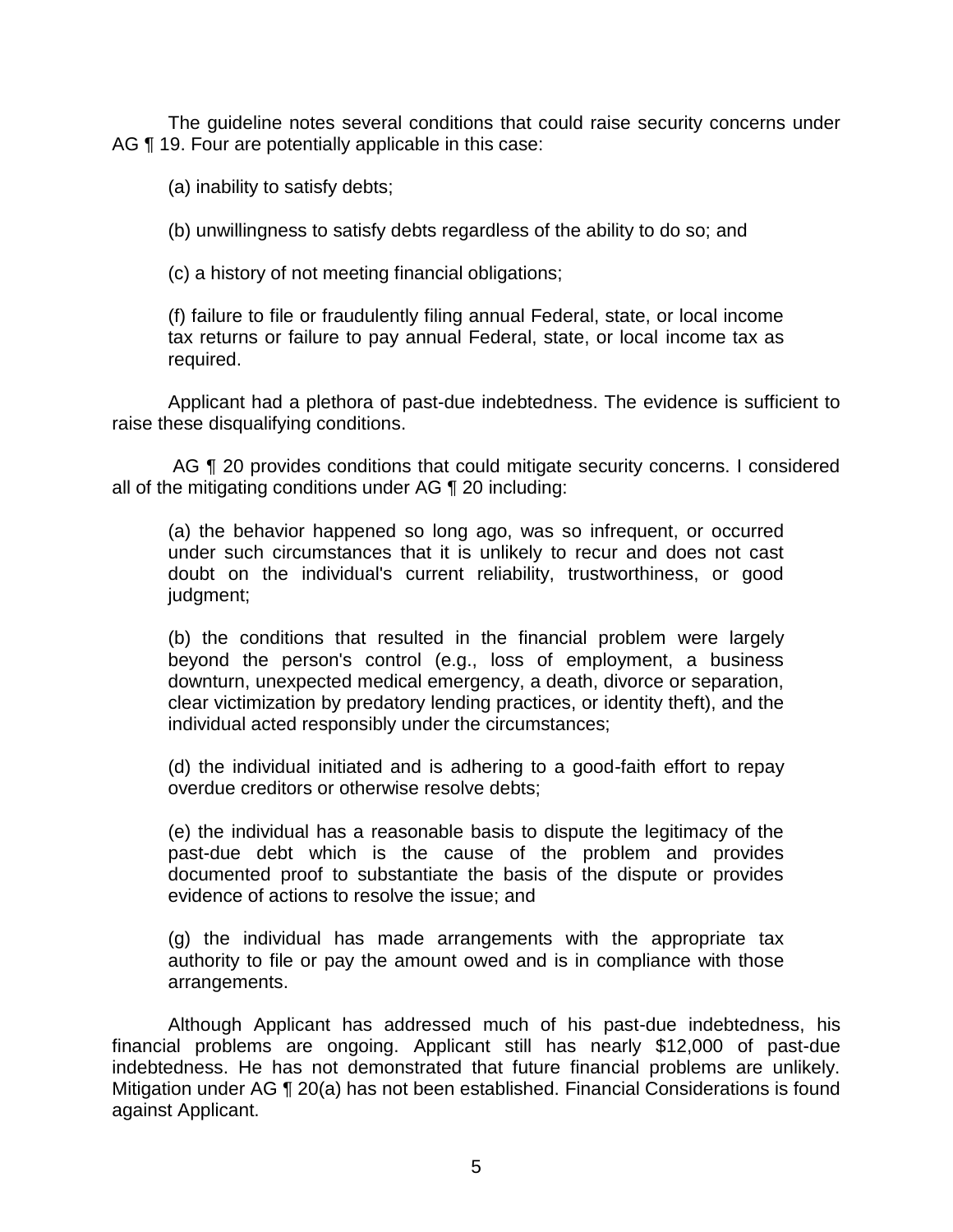#### **Whole-Person Concept**

 Under the whole-person concept, the administrative judge must evaluate an applicant's eligibility for a security clearance by considering the totality of the applicant's conduct and all relevant circumstances. The administrative judge should consider the nine adjudicative process factors listed at AG ¶ 2(d):

(1) the nature, extent, and seriousness of the conduct; (2) the circumstances surrounding the conduct, to include knowledgeable participation; (3) the frequency and recency of the conduct; (4) the individual's age and maturity at the time of the conduct; (5) the extent to which participation is voluntary; (6) the presence or absence of rehabilitation and other permanent behavioral changes; (7) the motivation for the conduct; (8) the potential for pressure, coercion, exploitation, or duress; and (9) the likelihood of continuation or recurrence.

Under AG ¶ 2(c), the ultimate determination of whether to grant eligibility for a security clearance must be an overall commonsense judgment based upon careful consideration of the guidelines and the whole-person concept.

 I considered the potentially disqualifying and mitigating conditions in light of all facts and circumstances surrounding this case. I have incorporated my comments under Guideline F in my whole-person analysis. Overall, the record evidence leaves me with questions and doubts as to Applicant's eligibility and suitability for a security clearance. For all these reasons, I conclude Applicant failed to mitigate the Financial Considerations security concerns.

#### **Formal Findings**

 Formal findings for or against Applicant on the allegations set forth in the SOR, as required by ¶ E3.1.25 of the Directive, are:

| Paragraph 1, Guideline F:  | <b>AGAINST APPLICANT</b> |
|----------------------------|--------------------------|
| Subparagraphs 1.a~1.d:     | For Applicant            |
| Subparagraph 1.e:          | <b>Against Applicant</b> |
| Subparagraph 1.f:          | For Applicant            |
| Subparagraphs 1.g and 1.h: | <b>Against Applicant</b> |
| Subparagraphs 1.i~1.l:     | For Applicant            |
| Subparagraph 1.m:          | <b>Against Applicant</b> |